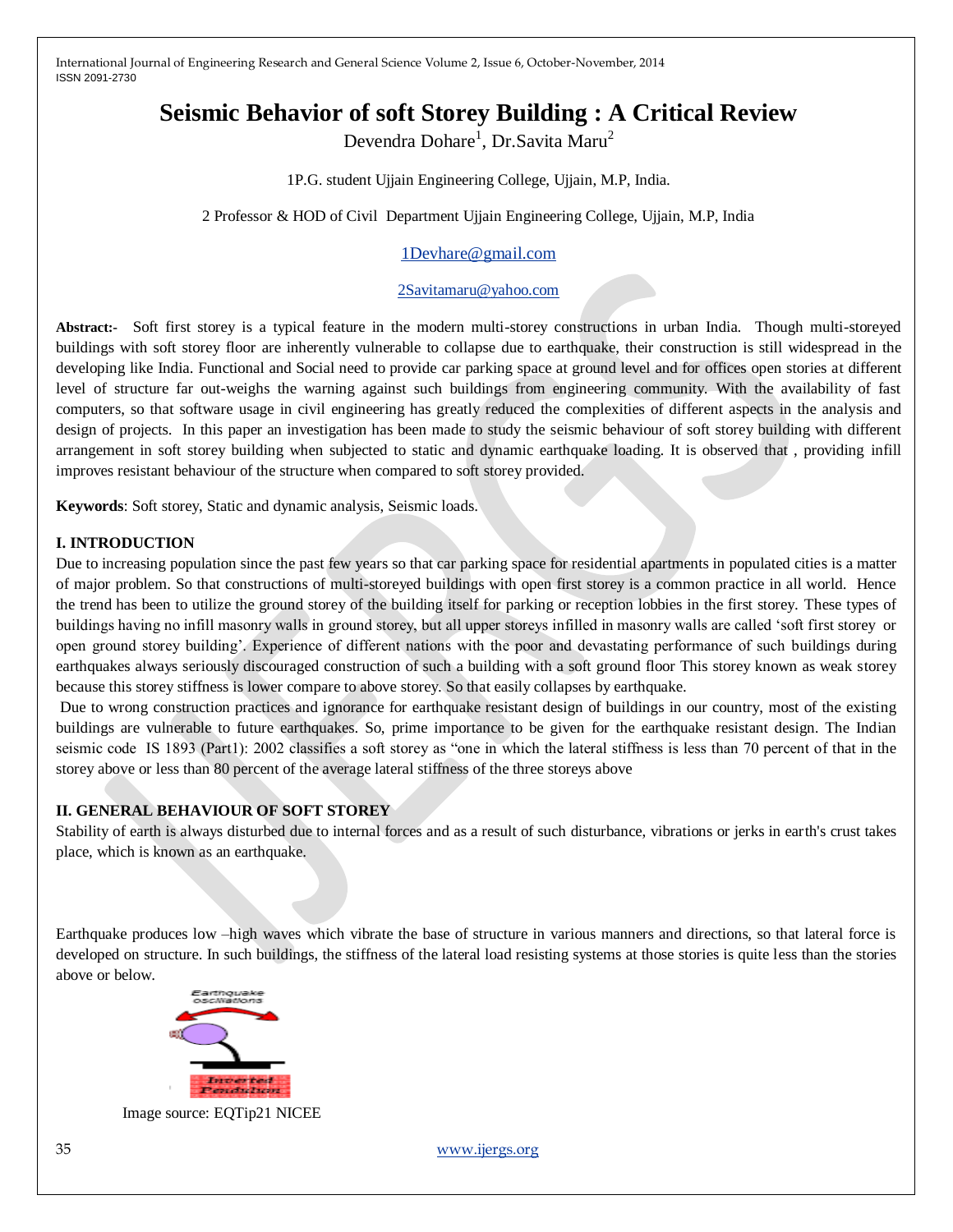Such building act as an Inverted Pendulum which swing back and forth producing high stresses in columns and if columns are incapable of taking these stresses or do not posses enough ductility, they could get severely damaged and which can also lead to collapse of the building. This is also known as inverted pendulum. Soft stories are subjected to larger lateral loads during earthquakes and under lateral loading. This lateral force cannot be well distributed along the height of structure. This situation causes the lateral forces to concentrate on the storey having large displacement. The lateral force distribution along the height of a building is directly related to mass and stiffness of each storey. The collapse mechanism of structure with soft storey under both earthquake and gravity loads. Therefore dynamic analysis procedure is accurate distribution of the earthquake and lateral forces along the building height, determining modal effects and local ductility demands efficiently.

# **III. REVIEW OF LITERATURE**

A significant amount of research work on seismic behaviour of soft storey building has been done by many investigators research area Such as

**[1] Suchita Hirde and Ganga Tepugade(2014),** Discussed the performance of a building with soft storey at different level along with at ground level. The nonlinear static pushover analysis is carried out*.* Concluded it is observed that plastic hinges are developed in columns of ground level soft storey which is not acceptable criteria for safe design. Displacement reduces when the soft storey is provided at higher level.

**[2] Hiten L. Kheni and Anuj K. Chandiwala (2014),** Investigate many buildings that collapsed during the past earthquake exhibited exactly the opposite strong beam weak column behaviour means columns failed before the beams yielded mainly due to soft storey effect. For proper assessment of the storey stiffness of buildings with soft storey building, different models were analysed using software. Concluded the displacement estimates of the codal lateral load patterns are observed to be smaller for the lower stories and larger for the upper stories and are independent of the total number stories of the models.

**[3] Dhadde Santosh(2014),** Investigate nonlinear pushover analysis is conducted to the building models using ETABS and evaluation is carried for non-retrofitted normal buildings and retrofitting methods are suggested like infill wall, increase of ground story column stiffness and shear wall at central core. Concluded storey drift values for soft storey models maximum values compare to other storeys and the values of storey drift decreases gradually up to the top.

**[4] Rakshith Gowda K.R and Bhavani Shankar(2014),** Investigate the soft storey"s are provided at different level for different load combinations and ETABS is used for modeling and analysis RC buildings. Concluded the inter storey drift was observed to be maximum in vertically irregular structure when compared with that of regular structure.

**[5] Mr.D.Dhandapany(2014),** Investigate the seismic behaviour of RCC buildings with and without shear wall under different soil conditions. Analyzed using ETABS software for different soil conditions (hard, medium, soft). The values of Base shear, Axial force and Lateral displacement were compared between two frames. Concluded The design in STAAD is found to be almost equal results to compare in ETABS for all structural member.

**[6] Susanta Banerjee, Sanjaya K Patro and Praveena Rao(2014),** Analysis response parameters such as floor displacement, storey drift, and base shear. Modelling and analysis of the building are performed by nonlinear analysis program IDARC 2D. Concluded lateral roof displacement and maximum storey drift is reduced by considering infill wall effect than a bare frame.

[7] **D. B. Karwar and Dr. R. S. Londhe(2014),** Investigate the behaviour of Reinforced Concrete framed structures by using nonlinear static procedure (NSP) or pushover analysis in finite element software "SAP2000".and the Comparative study made for different models in terms of base shear, displacement, performance point. Concluded base shear is minimum for bare frame and maximum for frame with infill for G+8 building.

**[8]** Miss **Desai Pallavi T(2013),** Investigate the behaviour of reinforced concrete framed structures by using Staad Pro. Modelling four structure and compare stiffness this models. Concluded provide the stiffer column in first storey.

**[9] Amit and S. Gawande(2013),** Investigate the seismic performance and design of the masonry infill reinforced concrete structure with the soft first storey under a strong ground motion.

**[10] Nikhil Agrawal(2013),** Analysis the performance of masonry infilled reinforced concrete (RC) frames including open first storey of with and without opening. The increase in the opening percentage leads to a decrease on the lateral stiffness of infilled frame. Concluded Infill panels increase stiffness of the structure.

**[11] A.S.Kasnale and Dr. S.S.Jamkar(2013),** Investigate the behaviour of five reinforced RC frames with various arrangement of infill when subjected to dynamic earthquake loading. Concluded providing infill wall in RC building controlled the displacement, storey drift and lateral stiffness.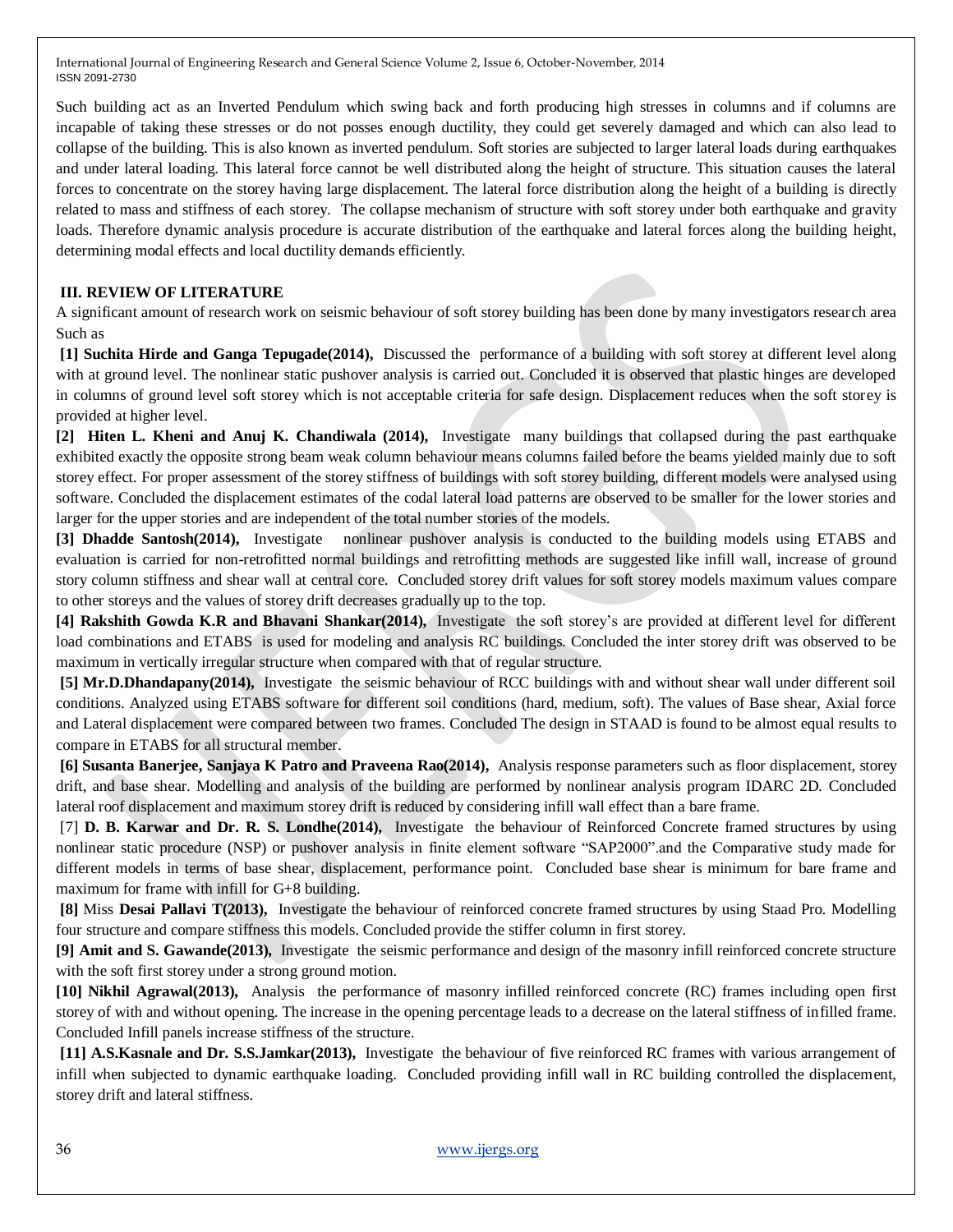**[12] Dande P. S. and, Kodag P. B.(2013),** Investigate the behaviour of RC frames with provided strength and stiffness to the building frame by modified soft storey provision in two ways, (i) By providing stiff column & (ii) By providing adjacent infill wall panel at each corner of building frame. Concluded the walls in upper storeys make them much stiffer than open ground storey. Difficult to provide such capacities in the columns of the first storey.

**[13] Narendra Pokar and Prof. B. J. Panchal(2013)**, Investigate the behaviour of RC frames with Testing of scaled models is essential to arrive at optimal analytical model and special design provisions for such structures. Structure is modeled and analyzed using SAP platform including seismic effect. Concluded both steel and RCC model gives nearest result for full scale model.

**[14] N. Sivakumar and S. Karthik(2013),** Investigate the behaviour of the columns at ground level of multi-storeyed buildings with soft ground floor subjected to dynamic earthquake loading. ETABS used for modelling of the six and nine storey structure, line element was used for columns and beams and concrete element was used for slabs. Concluded reducing the drift as well as the strength demands on the first storey columns so that provides stiffer columns in the first storey.

**[15] Dr. Saraswati Setia and Vineet Sharma(2012),** Analysis seismic response of R.C.C building with soft storey. Equivalent static analysis is performed for five different models by using the computer software such as STAA Pro. Concluded minimum displacement for corner column is observed in the building in which a shear wall is introduced in X-direction as well as in Z-direction.

**[16] P.B.Lamb and Dr R.S. Londhe(2012),** Analysis multistoried building with soft first storey, located in seismic zone IV. It is intended to describe the performance characteristics such as stiffness, shear force, bending moment, drift. Concluded shear wall and cross bracings are found to be very effective in reducing the stiffness irregularity and bending moment in the columns.

**[17] V. Indumathy and Dr.B.P. Annapurna (2012),** Investigate the four storied one bay infilled frame with soft storey at ground floor and window openings in higher floors. Shape of opening - square opening showed lower lateral deformation compared to rectangular opening and on other hand rectangular opening oriented horizontally exhibit lower lateral deformation than vertical orientation. Concluded square opening showed lower lateral deformation compared to rectangular opening and on other hand rectangular opening oriented horizontally exhibit lower lateral deformation than vertical orientation.

**[18] M.Z. Kabir and P. Shadan(2011),** Investigate the effect of soft story on seismic performance of 3D-panel buildings. Results verified numerically with finite element model using ABAQUS program and 3D-panel system has considerable resistance. Concluded applying several ground motions final cracks is appeared at the end of columns and beam-column connections. However, upper stories had no crack during shaking table test.

**[19] G.V. Mulgund and D.M. Patil(2010),** Investigate the behaviour of RC frames with various arrangement of infill when subjected to dynamic earthquake loading and result of bare and infill frame are compared. Concluded masonry infill panels in the frame substantially reduce the overall damage.

**[20] A. Wibowo and J.L. Wilson, (2009), Analysis** an analytical model has been made to predict force-displacement relationship of the tested frame. The experimental investigation the load deflection behaviour and collapse modelling of soft storey building with lateral loading. Concluded the large drift capacity of the precast soft storey structure was attributed to the weak connections which allowed the columns to rock at each end.

**[21] Sharany Haque and Khan Mahmud Amanat (2009),** Investigate the effect of masonry infill in the upper floors of a building with an open ground floor subjected to seismic loading. The number of panels with infill is varied from bare frame condition (zero percent infilled panels) and 10, 30, 50 and 70 percent of panels with infill on the upper floors and Comparison of base shear. Concluded the design shear and moment calculated by equivalent static method may at least be doubled for the safer design of the columns of soft ground floor.

**[22] Seval Pinarbasi and Dimitrios Konstantinidis(2007),** Investigate the hypothetical base-isolated building with a soft ground story. Comparison is made with how soft-story flexibility affects the corresponding fixed-base building. Concluded performance of a soft-story building, is also effective in particularly reducing the seismic demand (i.e., interstory drift) on the soft-story level, which is the primary cause of catastrophic collapse in these types of buildings.

**[23]**s **Dr. Mizan Dogan and Dr. Nevzat Kirac(2002),** Investigate the quake results, it is observed that partitioning walls and beam fillings enable buildings to gain great rigidity. Also solutions were Investigate d for making the soft storeys in the present constructions and in the ones to be built resistant to quake.

**[24] Jaswant N. Arlekar, Sudhir K. Jain and C.V.R. Murty(1997),** Investigate the behaviour of reinforced concrete framed structures by using ETABS . The nine models of building compare stiffness. Concluded such buildings will exhibit poor performance during a strong shaking. solution to this problem is in increasing the stiffness of the first storey.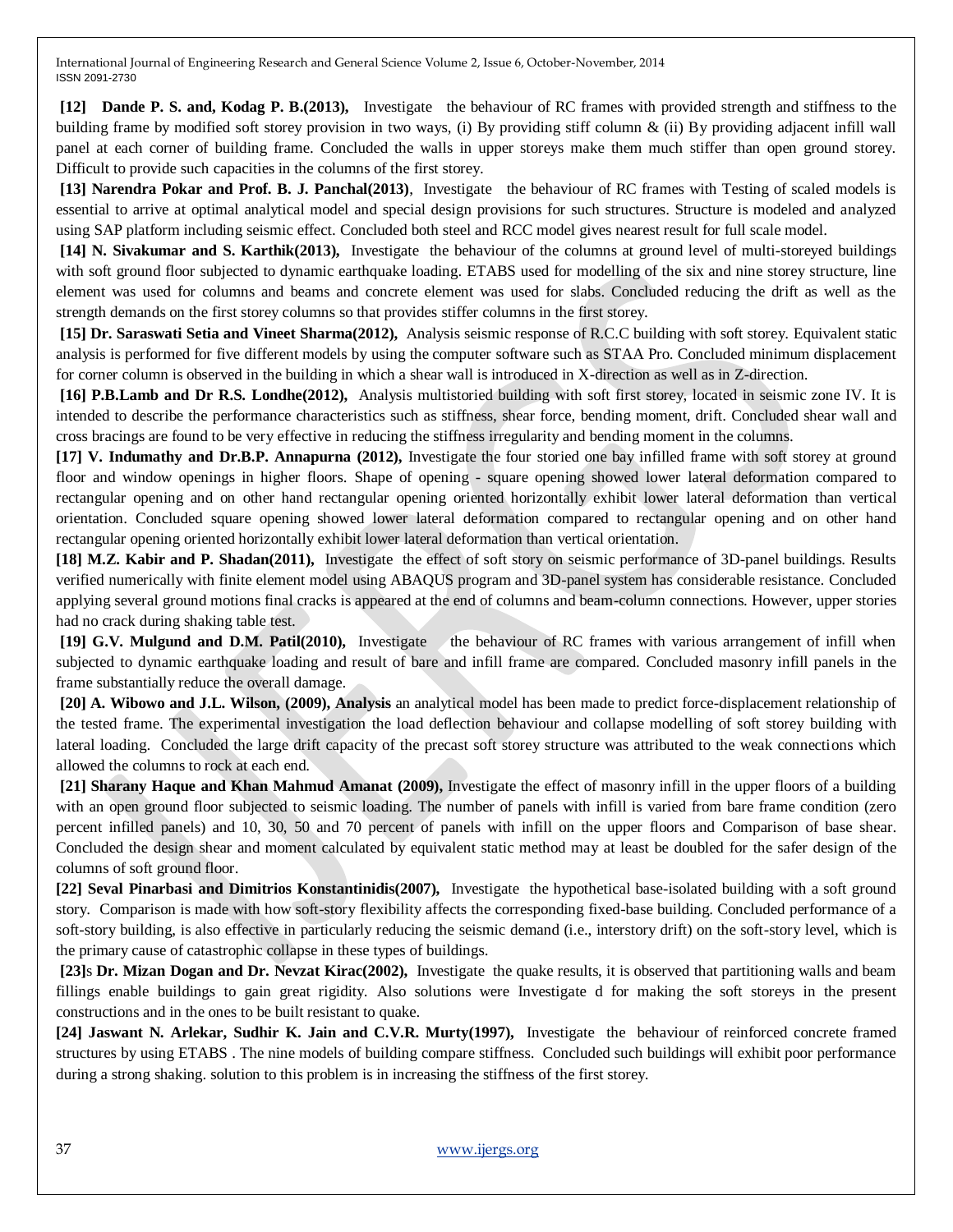# **IV. CONCLUSION**

RC frame buildings with soft story are known to perform poorly during in strong earthquake shaking. Because the stiffness at lower floor is 70% lesser than stiffness at storey above it causing the soft storey to happen. For a building that is not provided any lateral load resistance component such as shear wall or bracing, the strength is consider very weak and easily fail during earthquake. In such a situation, an investigation has been made to study the seismic behaviour of such buildings subjected to earthquake load so that some guideline could be developed to minimize the risk involved in such type of buildings. It has been found earthquake forces by treating them as ordinary frames results in an underestimation of base shear. Investigators analysis numerically and use various computer programs such as Staad Pro, ETABS, SAP2000 etc. Calculation shows that, when RC framed buildings having brick masonry infill on upper floor with soft ground floors subjected to earthquake loading, base shear can be more than twice to that predicted by equivalent earthquake force method with or without infill or even by response spectrum method when no infill in the analysis model.

# **REFERENCES:**

[1] Suchita Hirde and Ganga Tepugade(2014), Seismic Performance of Multistorey Building with Soft Storey at Different Level with RC Shear Wall, International Journal of Current Engineering and Technology E-ISSN 2277 – 4106, P-ISSN 2347 – 5161

[2] Hiten L. Kheni,and Anuj K. Chandiwala(2014), Seismic Response of RC Building with Soft Stories, International Journal of Engineering Trends and Technology (IJETT) – Volume 10 Number 12 - Apr 2014.

[3] Dhadde Santosh(2014), Evaluation and Strengthening of Soft Storey Building, International Journal of Ethics in Engineering & Management Education.

[4] Rakshith Gowda K.R and Bhavani Shankar(2014), Seismic Analysis Comparison of Regular and Vertically Irregular RC Building with Soft Storey at Different Level, International Journal of Emerging Technologies and Engineering (IJETE).

[5] Mr.D.Dhandapany(2014), Comparative Study of and Analysis of Earthquake G+5 Storey Building with RC Shear Wall, Int.J.Engineering Research and Advanced Technology,Vol 2 (3),167-171.

[6] Susanta Banerjee, Sanjaya K Patro and Praveena Rao(2014),Inelastic Seismic Analysis of Reinforced Concrete Frame Building with Soft Storey, International Journal of Civil Engineering Research. ISSN 2278-3652 Volume 5, Number 4 (2014),

[7] D. B. Karwar and Dr. R. S. Londhe(2014), Performance of RC Framed Structure by Using Pushover Analysis, International Journal of Emerging Technology and Advanced Engineering

[8] Miss Desai Pallavi T(2013),, "Seismic Performance of Soft Storey Composite Coloumn , International Journal of Scientific & Engineering Research, Volume 4, Issue 1, January-2013 ISSN 2229-5518.

[9] Amit and S. Gawande(2013), Seismic Analysis of Frame with Soft Ground Storey, IJPRET, 2013; Volume 1(8): 213-223

[10] Nikhil Agrawal(2013), Analysis of M asonry Infilled RC Frame with & without Opening Including Soft storey by using "Equivalent Diagonal Strut Method", International Journal of Scientific and Research Publications, Volume 3, Issue 9, September 2013 1 ISSN 2250-3153.

[11] A.S.Kasnale and Dr. S.S.Jamkar(2013), Study Of Seismic Performance For Soft Basement Of RC framed, International Jounral of Engineering Sciences& Research Technology.

[12] Dande P. S. and, Kodag P. B.(2013), Influence of Provision of Soft Storey in RC Frame Building for Earthquake Resistance Design, International Journal of Engineering Research and Applications

[13] Narendra Pokar and Prof. B. J. Panchal(2013),Small Scale Modlling on Effectof Soft Storey, International Journal of Advanced Engineering Technology

[14] N. Sivakumar and S. Karthik(2013), Seismic Vulnerability of Open Ground Floor Columns in Multi Storey Buildings, International Journal of Scientific Engineering and Research (IJSER)

[15] Dr. Saraswati Setia and Vineet Sharma, Seismic Response of R.C.C Building with Soft Storey, International Journal of Applied Engineering Research, ISSN 0973-4562 Vol.7 No.11 (2012).

[16] P.B.Lamb and Dr R.S. Londhe(2012), Seismic Behaviour of Soft First Storey, IOSR Journal of Mechanical and Civil Engineering (IOSR-JMCE) ISSN: 2278-1684 Volume 4, Issue 5 (Nov. - Dec. 2012), PP 28-33

[17] V. Indumathy and Dr.B.P. Annapurna (2012), Non–Linear Analysis of Multistoried Infilled Frame with Soft Storey and with Window Openings of Different Mortar Ratios, Proceedings of International Conference on Advances in Architecture and Civil Engineering (AARCV 2012), 21st – 23rd June 2012

[18] M.Z. Kabir and P. Shadan(2011),Seismic Performance of 3D-Panel Wall on Piloti RC Frame Using Shaking Table Equipment, Proceedings of the 8th International Conference on Structural Dynamics, EURODYN 2011 Leuven, Belgium, 4-6 July 2011

[20] G.V. Mulgund and D.M. Patil(2010), Seismic Assesement of Masonry Infill RC Framd Building with Soft Ground Floor, International Conference on Sustainable Built Environment (ICSBE-2010) Kandy, 13-14 December 2010.

[20] A. Wibowo and J.L. Wilson, (2009), Collapse Modelling Analysis of a Precast Soft-Storey Building in Melbourne, Australian Earthquake Engineenring Society 2009 Conference Newcastle, New South Wales, 11-13 December 2009